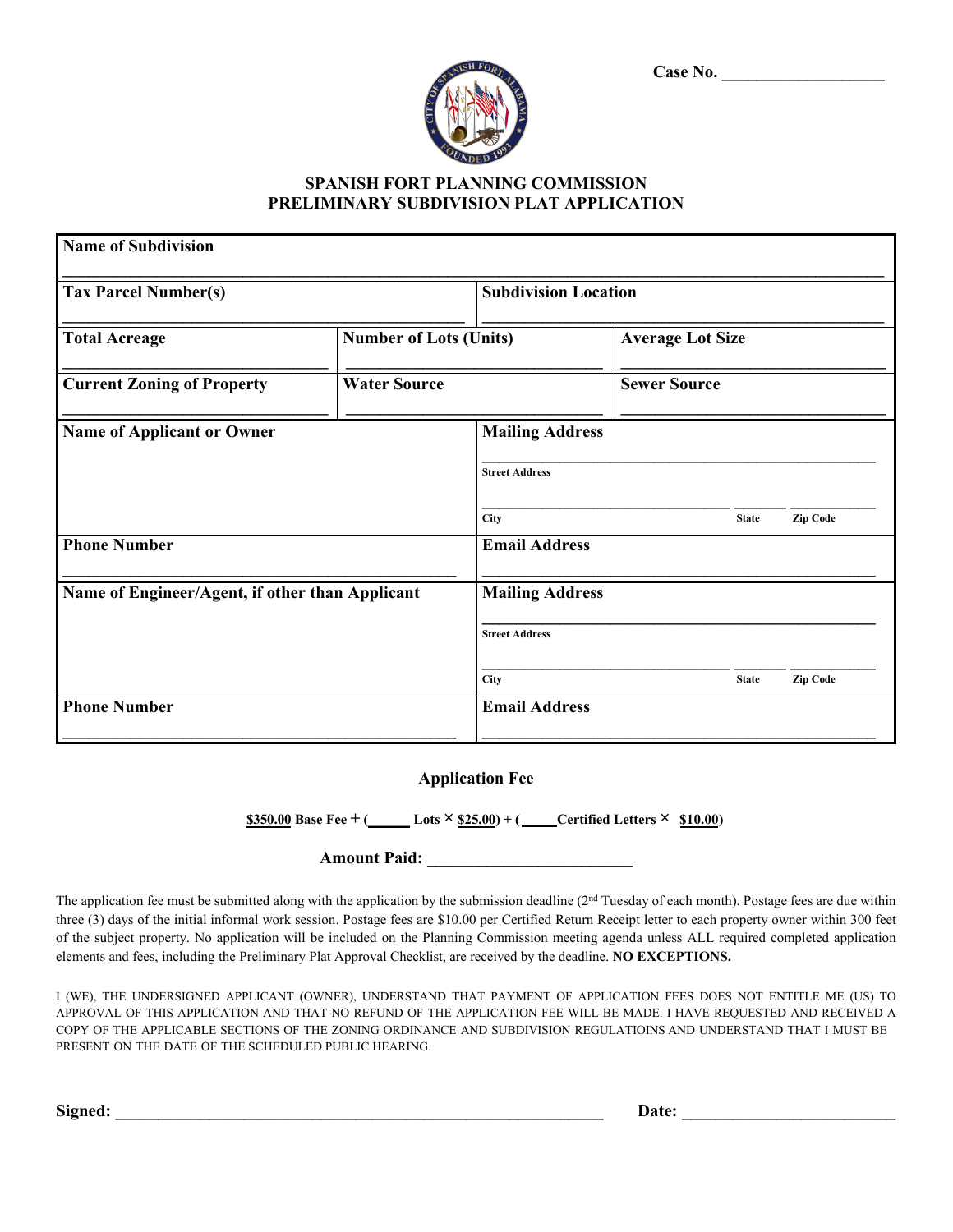| <b>DAMI</b> |  |  |
|-------------|--|--|
|             |  |  |
|             |  |  |
|             |  |  |

## **SPANISH FORT PLANNING COMMISSION PRELIMINARY SUBDIVISION PLAT APPROVAL CHECKLIST**

| Name of Subdivision:  |  |  |
|-----------------------|--|--|
| Name of Applicant(s): |  |  |
| Tax Parcel $No(s)$ :  |  |  |

All applicable requirements in the Spanish Fort Subdivision Regulations, Article IV, Section D, Subsection 1, including but not limited to the following, shall be submitted no later than the **second Tuesday of the month**:

- 1. Completed application form, including this checklist
- 2. All applicable fees are paid (see fee schedule)
- 3. \_\_\_\_\_\_ Digital copy of legal description of the property in Microsoft Word format
- 4. Title Policy, Opinion or Report to verify ownership
- 5. \_\_\_\_\_\_ Names and addresses of all property owners within 300 feet of subject property in Microsoft Excel format
- 6. \_\_\_\_\_\_ Letters from utility companies
- 7. **Health Department approval, if applicable**
- 8. Traffic study, if applicable (Required for subdivisions not included in a master plan with more than 30 lots)
- 9. A copy of the transmittal to Baldwin County (ETJ only)
- 10. Preliminary Plat which meets the following requirements:
	- a. Scale not less than  $1$  inch = 100 feet
	- b. Date, north arrow and graphic scales
	- c. Vicinity map annotated as not to scale (NTS)
	- d. \_\_\_\_\_\_ Proposed name of the subdivision indicating the phase number, if applicable.
	- e. Name, address and contact information of the owner(s)
	- f. \_\_\_\_\_\_ Name, address and contact information of the surveyor and design engineer
	- g. \_\_\_\_\_\_ Names of owners and zoning of adjacent properties
	- h. Site data table indicating the following:
		- i. Zoning of subject property
		- ii. \_\_\_\_\_\_\_\_ Total acreage of the property
		- iii. Minimum Lot Size
		- iv. Net density per acre
		- v. Total number of lots
		- vi. Average Lot Size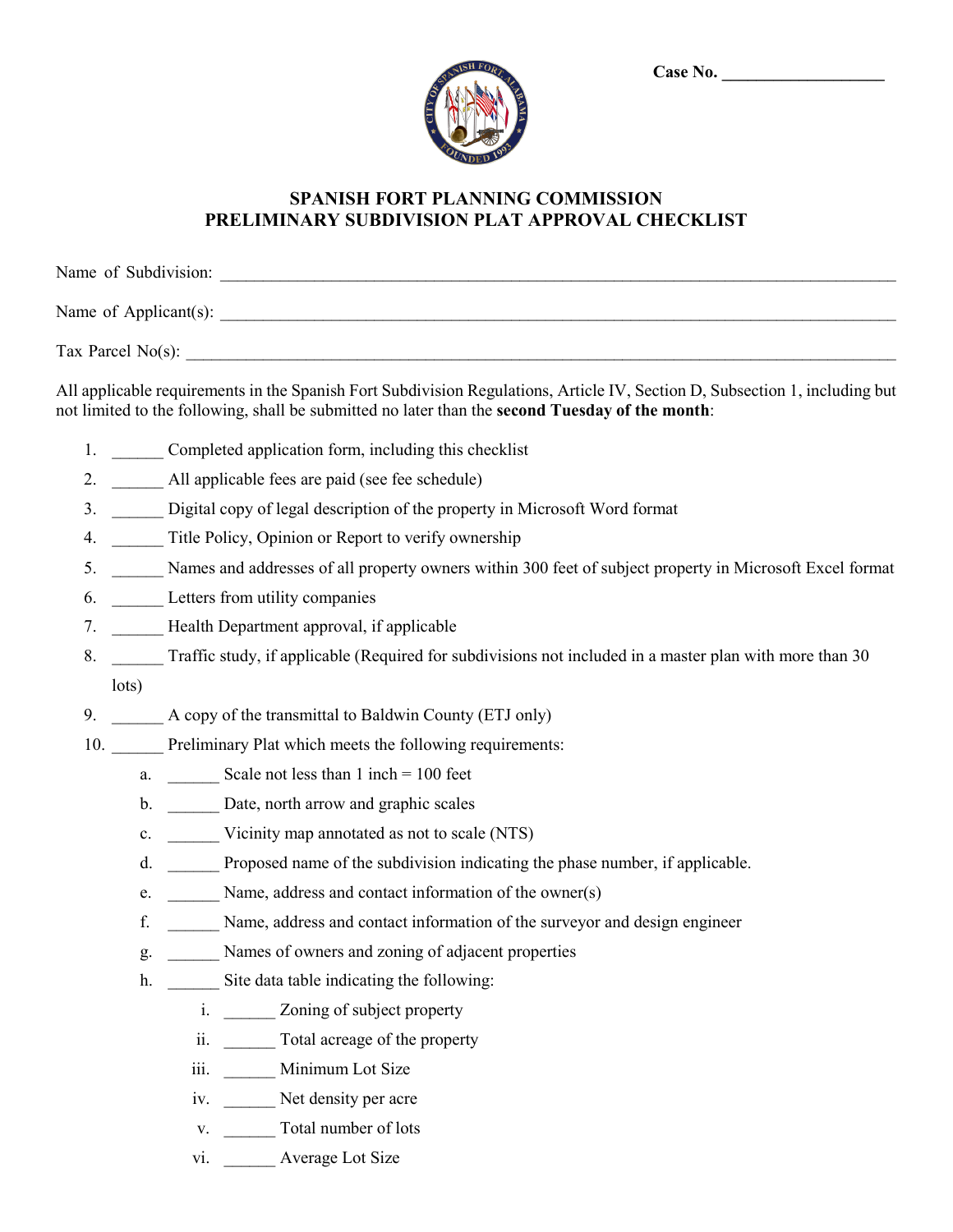- vii. Total Area of Common Space
- viii. Total Area of Park Space
- i. Diagram reflecting all proposed blocks and lots with all bearings and dimensions
- j. \_\_\_\_\_\_ Location and dimensions of existing and proposed streets within and adjacent to the subject property, proposed street names and proof of E-911 approval
- k. \_\_\_\_\_\_ Any required and/or proposed minimum setbacks and buffers
- l. \_\_\_\_\_\_ Common Space and Park Space identified with a brief description of the intended use and total size
- m. Topographical contours at 1 foot intervals within 50 feet of the subject property
- n. \_\_\_\_\_\_ Location of existing water courses, jurisdictional wetlands, railroads, major transmission lines, drainage structures and public utility easements on proposed subdivision and adjacent land
- o. Location and boundaries of any and all FIRM flood zones
- p. All proposed utility providers
- q. \_\_\_\_\_\_ Location and description of proposed utility and drainage easements
- 11. Construction Plans which meet the requirements of Article IV.D.1.k: of the Spanish Fort Subdivision Regulations
	- a. \_\_\_\_\_\_\_ Street Plan
		- i. Location of all existing and proposed streets and all right-of-ways in or adjacent to the subdivision
		- ii. Width of all existing and proposed streets and all right-of-ways and easements
		- iii. \_\_\_\_\_\_ Typical section(s) showing location and dimensions of sidewalks and landscaping
		- iv. \_\_\_\_\_ Centerline profiles of all proposed streets with existing and finished grades at a scale of horizontal 1"=50' and vertical 1"=5', or horizontal 1"=100' and vertical 1"=10'
		- v. All curb radii for street intersections
		- vi. \_\_\_\_\_ Any and all offsite improvements, i.e. turn lanes, traffic signals, etc.
		- vii. \_\_\_\_\_ Cross Sections of proposed streets at a maximum of 100 foot intervals
		- viii. Stopping Site distance
		- ix. \_\_\_\_\_ Curve Data for Centerline, Delta, Tangent, Radius and etc.
		- x. Location of all proposed sidewalks, ramps and grades.
	- b. Utility Plan
		- i. All existing and proposed utilities in or adjacent to the subdivision; and
		- ii. Location of all fire hydrants.
	- c. Stormwater Management Plan
		- i. All surface waters, jurisdictional wetlands and FEMA flood zones;
		- ii. Existing and proposed one (1) foot contours of the subject property and all adjacent rightof-ways. Elevations must be field verified.
		- iii. Minimum finished floor elevations for every lot within or adjacent to a flood zone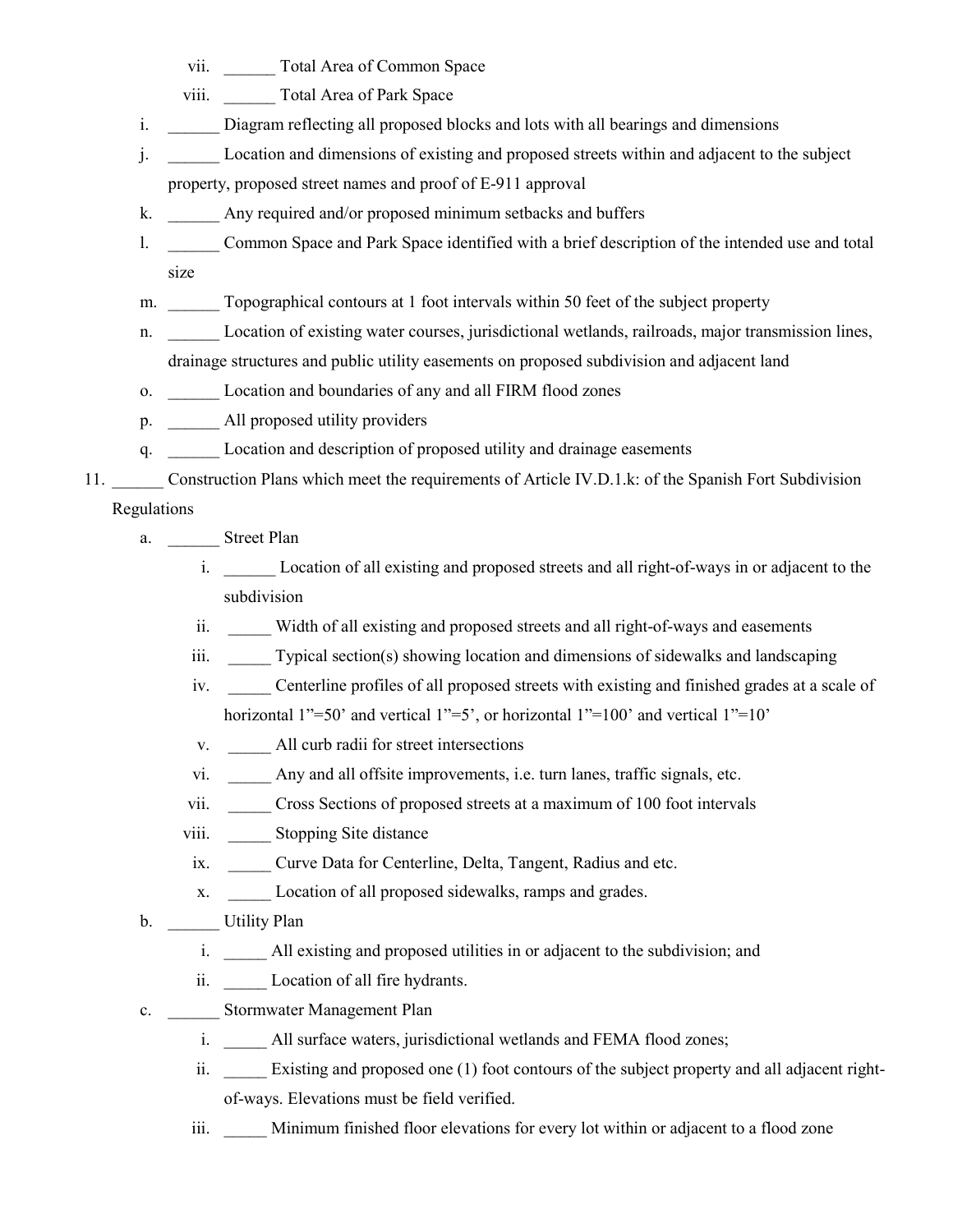- iv. \_\_\_\_\_ All proposed pipes, control structures, headwalls, rip-rap and junction boxes, including location, size and flow line elevations
- v. Location of stormwater management facilities
- vi. \_\_\_\_\_\_ Detailed drawings of the control structure(s)
- vii. \_\_\_\_\_ Cross sections of each stormwater facility including dimensions, elevations and characteristics
- viii. Design Q at each outfall structure; and
- ix. Location of all existing drainage structures within 100 feet of proposed development.
- d. Stormwater Management Design Report  $(8 \frac{1}{2}$ " x 11")
	- i. A determination that no occupied first floor elevation of any structure will be constructed below the 100-year flood elevation
	- ii. If wetlands are identified on site by National Wetland Inventory, Baldwin County or Spanish Fort geographic information systems, the applicant shall submit Jurisdictional Determination acquired through an environmental scientist, a letter of "No Impact", or other permits/documents issued by the Corp of Engineers, ADEM or other applicable government agencies
	- iii. Stormwater Facility Maintenance Agreement in accordance with Article V
	- iv. Hydrologic Hydraulic Study
		- 1. \_\_\_\_\_\_ Elevations of Pre and Post Differential Runoff;
		- 2. Evaluations of Required Retention/Detention Ponds;
		- 3. Pond Routing Calculations in Legible Tabulated Form;
		- 4. **Inlets and Gutters;**
		- 5. <u>Culvert Pipes; and</u>
		- 6. \_\_\_\_\_ Open Channel Drainage Systems.
	- v. Verification of Adequacy
		- 1. \_\_\_\_\_ proof of adequacy of volume of retention for each drainage basin;
		- 2. **tributary (Q) peak runoff to basin;**
		- 3. \_\_\_\_\_ balanced maximum outflow rate from the low-flow structure;
		- 4. \_\_\_\_\_\_ ratios of inflow to outflow;
		- 5. \_\_\_\_\_\_ sizing of the overflow facilities;
		- 6. \_\_\_\_\_ stability of dikes;
		- 7. safety features;
		- 8. <u>\_\_\_\_</u> maintenance features;
		- 9. \_\_\_\_\_\_ routing calculations in legible tabulated form;
		- 10. A graphic illustrating the intensity and duration of runoff resulting from predevelopment, post-development without stormwater management facilities and postdevelopment with stormwater management facilities shall be submitted to illustrate compliance; and